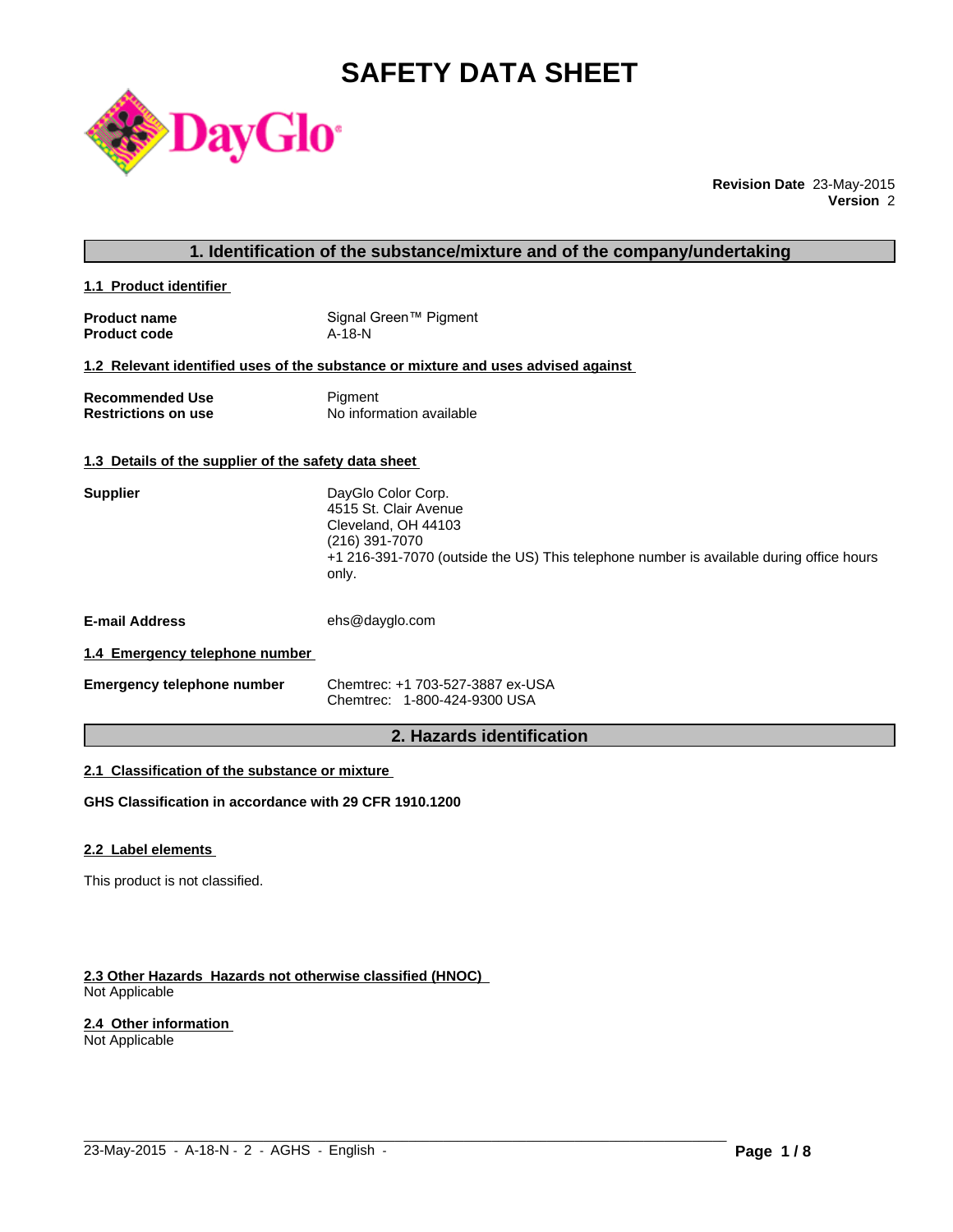# **3. Composition/Information on Ingredients**

 $\overline{\phantom{a}}$  ,  $\overline{\phantom{a}}$  ,  $\overline{\phantom{a}}$  ,  $\overline{\phantom{a}}$  ,  $\overline{\phantom{a}}$  ,  $\overline{\phantom{a}}$  ,  $\overline{\phantom{a}}$  ,  $\overline{\phantom{a}}$  ,  $\overline{\phantom{a}}$  ,  $\overline{\phantom{a}}$  ,  $\overline{\phantom{a}}$  ,  $\overline{\phantom{a}}$  ,  $\overline{\phantom{a}}$  ,  $\overline{\phantom{a}}$  ,  $\overline{\phantom{a}}$  ,  $\overline{\phantom{a}}$ 

#### **Substance**

This material is not considered hazardous by the OSHA Hazard Communication Standard (29 CFR 1910.1200).

\* The exact percentage (concentration) of composition has been withheld as a trade secret.

|                                                                   | 4. First aid measures                                                                                                                                                                                                   |  |  |  |
|-------------------------------------------------------------------|-------------------------------------------------------------------------------------------------------------------------------------------------------------------------------------------------------------------------|--|--|--|
| 4.1 Description of first-aid measures                             |                                                                                                                                                                                                                         |  |  |  |
| <b>General advice</b>                                             | No information available.                                                                                                                                                                                               |  |  |  |
| Eye contact                                                       | Immediately flush with plenty of water. After initial flushing, remove any contact lenses and<br>continue flushing for at least 15 minutes. Keep eye wide open while rinsing. If symptoms<br>persist, call a physician. |  |  |  |
| <b>Skin contact</b>                                               | Immediate medical attention is not required. Wash off with soap and water.                                                                                                                                              |  |  |  |
| <b>Inhalation</b>                                                 | Immediate medical attention is not required. Move to fresh air.                                                                                                                                                         |  |  |  |
| Ingestion                                                         | Do NOT induce vomiting. Drink plenty of water. Consult a physician.                                                                                                                                                     |  |  |  |
| 4.2 Most important symptoms and effects, both acute and delayed   |                                                                                                                                                                                                                         |  |  |  |
| <b>Symptoms</b>                                                   | See Section 2.2, Label Elements and/or Section 11, Toxicological effects.                                                                                                                                               |  |  |  |
|                                                                   | 4.3 Recommendations for immediate medical care and/or special treatment                                                                                                                                                 |  |  |  |
| Notes to physician                                                | Treat symptomatically.                                                                                                                                                                                                  |  |  |  |
|                                                                   | 5. Fire-Fighting Measures                                                                                                                                                                                               |  |  |  |
| 5.1 Extinguishing media                                           |                                                                                                                                                                                                                         |  |  |  |
| Suitable extinguishing media                                      | Use extinguishing measures that are appropriate to local circumstances and the surrounding environment.                                                                                                                 |  |  |  |
| <b>Unsuitable Extinguishing Media</b>                             | None.                                                                                                                                                                                                                   |  |  |  |
| 5.2 Specific hazards arising from the substance or mixture        |                                                                                                                                                                                                                         |  |  |  |
| <b>Special Hazard</b><br>None known based on information supplied |                                                                                                                                                                                                                         |  |  |  |
| <b>Hazardous Combustion Products</b>                              | Carbon oxides. Nitrogen oxides (NOx). Oxides of sulfur.                                                                                                                                                                 |  |  |  |
|                                                                   |                                                                                                                                                                                                                         |  |  |  |

#### **Explosion Data**

**Sensitivity to Mechanical Impact** None. **Sensitivity to Static Discharge** Fine dust dispersed in air, in sufficient concentrations, and in the presence of an ignition source is a potential dust explosion hazard.

#### **5.3 Advice for firefighters**

As in any fire, wear self-contained breathing apparatus pressure-demand, MSHA/NIOSH (approved or equivalent) and full protective gear.

 $\_$  ,  $\_$  ,  $\_$  ,  $\_$  ,  $\_$  ,  $\_$  ,  $\_$  ,  $\_$  ,  $\_$  ,  $\_$  ,  $\_$  ,  $\_$  ,  $\_$  ,  $\_$  ,  $\_$  ,  $\_$  ,  $\_$  ,  $\_$  ,  $\_$  ,  $\_$  ,  $\_$  ,  $\_$  ,  $\_$  ,  $\_$  ,  $\_$  ,  $\_$  ,  $\_$  ,  $\_$  ,  $\_$  ,  $\_$  ,  $\_$  ,  $\_$  ,  $\_$  ,  $\_$  ,  $\_$  ,  $\_$  ,  $\_$  ,

# **6. Accidental Release Measures**

# **6.1 Personal precautions, protective equipment and emergency procedures**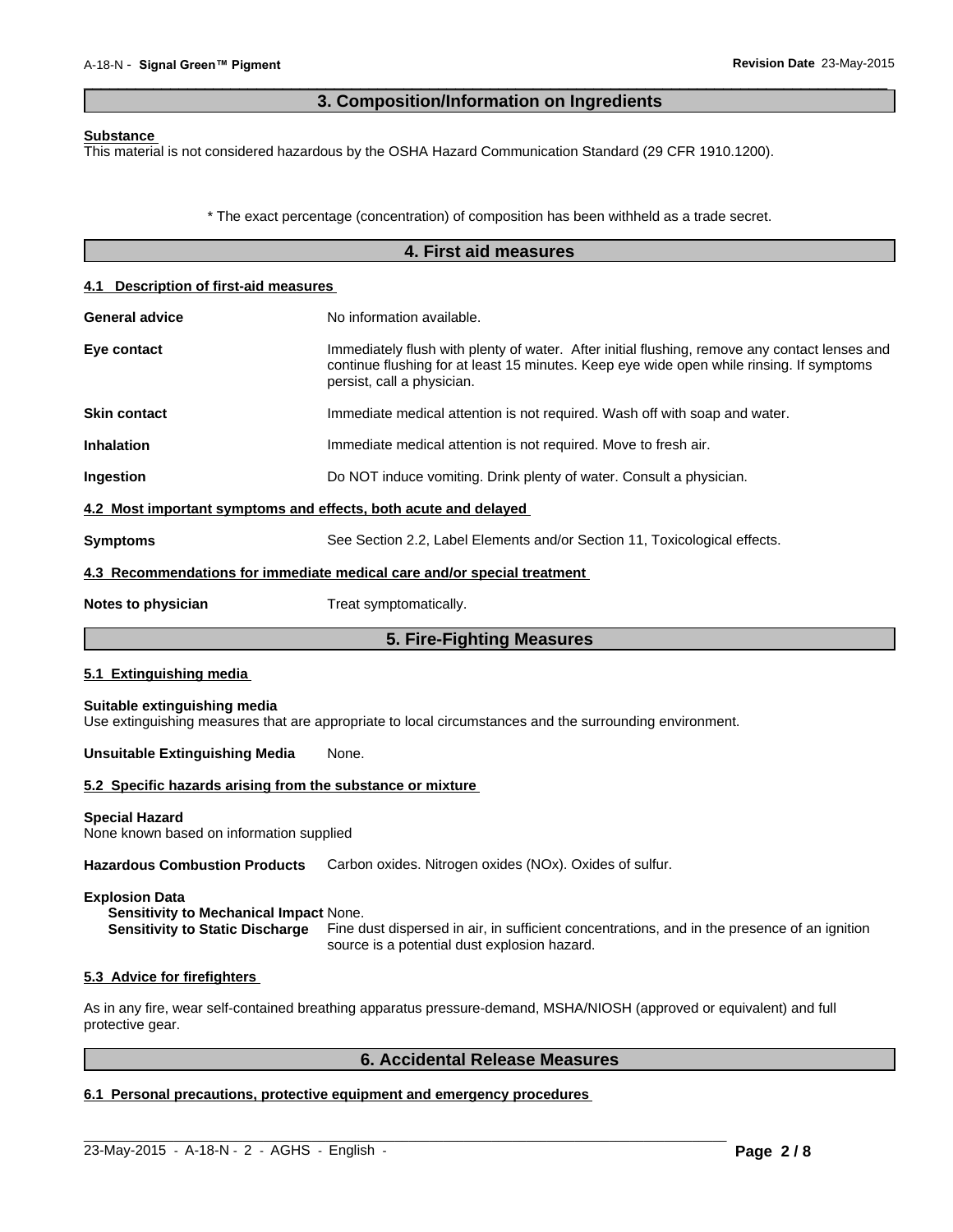Ensure adequate ventilation, especially in confined areas. Use personal protective equipment.

# **6.2 Environmental precautions**

Dust deposits should not be allowed to accumulate on surfaces as these may form an explosive mixture if they are released into the atmosphere in sufficient concentration. Avoid dispersal of dust in the air (i.e., cleaning dusty surfaces with compressed air). Nonsparking tools should be used. Prevent product from entering drains. See Section 12 for additional Ecological information.

 $\overline{\phantom{a}}$  ,  $\overline{\phantom{a}}$  ,  $\overline{\phantom{a}}$  ,  $\overline{\phantom{a}}$  ,  $\overline{\phantom{a}}$  ,  $\overline{\phantom{a}}$  ,  $\overline{\phantom{a}}$  ,  $\overline{\phantom{a}}$  ,  $\overline{\phantom{a}}$  ,  $\overline{\phantom{a}}$  ,  $\overline{\phantom{a}}$  ,  $\overline{\phantom{a}}$  ,  $\overline{\phantom{a}}$  ,  $\overline{\phantom{a}}$  ,  $\overline{\phantom{a}}$  ,  $\overline{\phantom{a}}$ 

#### **6.3 Methods and materials for containment and cleaning up**

| Prevent dust cloud. Cover powder spill with plastic sheet or tarp to minimize spreading.<br><b>Methods for Containment</b> |                                                                                                                                                                                                                                                                                                                                                                                         |  |
|----------------------------------------------------------------------------------------------------------------------------|-----------------------------------------------------------------------------------------------------------------------------------------------------------------------------------------------------------------------------------------------------------------------------------------------------------------------------------------------------------------------------------------|--|
| Methods for cleaning up                                                                                                    | Avoid dust formation. Take precautionary measures against static discharges. Do not dry<br>sweep dust. Wet dust with water before sweeping or use a vacuum to collect dust. Use<br>personal protective equipment. Take up mechanically and collect in suitable container for<br>disposal. Prevent product from entering drains. Keep in suitable and closed containers for<br>disposal. |  |
|                                                                                                                            |                                                                                                                                                                                                                                                                                                                                                                                         |  |

|                                                                  | 7. Handling and storage                                                                                                                                    |
|------------------------------------------------------------------|------------------------------------------------------------------------------------------------------------------------------------------------------------|
| 7.1 Precautions for safe handling                                |                                                                                                                                                            |
| Advice on safe handling                                          | Avoid dust formation. Take precautionary measures against static discharges. Fine dust<br>dispersed in air may ignite. Wear personal protective equipment. |
| <b>Hygiene measures</b>                                          | Handle in accordance with good industrial hygiene and safety practice.                                                                                     |
| 7.2 Conditions for safe storage, including any incompatibilities |                                                                                                                                                            |
| <b>Storage Conditions</b>                                        | Keep tightly closed in a dry and cool place.                                                                                                               |
| <b>Materials to Avoid</b>                                        | No materials to be especially mentioned.                                                                                                                   |

# **8. Exposure controls/personal protection**

# **8.1 Occupational Exposure Limits (OEL)**

#### **8.2 Appropriate engineering controls**

| <b>Engineering Measures</b>   | <b>Showers</b><br>Eyewash stations<br>Ventilation systems.                                                                                                                                                                                                                                                                                                                                |
|-------------------------------|-------------------------------------------------------------------------------------------------------------------------------------------------------------------------------------------------------------------------------------------------------------------------------------------------------------------------------------------------------------------------------------------|
|                               | 8.3 Individual protection measures, such as personal protective equipment                                                                                                                                                                                                                                                                                                                 |
| <b>Eye/Face Protection</b>    | Safety glasses with side-shields.                                                                                                                                                                                                                                                                                                                                                         |
| Skin and body protection      | Wear chemical resistant footwear and clothing such as gloves, an apron or a whole body<br>suit as appropriate.                                                                                                                                                                                                                                                                            |
| <b>Respiratory protection</b> | If irritation is experienced, NIOSH/MSHA approved respiratory protection should be worn.<br>Positive-pressure supplied air respirators may be required for high airborne contaminant<br>concentrations. Respiratory protection must be provided in accordance with current local<br>regulations. NIOSH/MSHA approved respiratory protection should be worn if exposure is<br>anticipated. |
| <b>Hygiene measures</b>       | See section 7 for more information                                                                                                                                                                                                                                                                                                                                                        |

 $\_$  ,  $\_$  ,  $\_$  ,  $\_$  ,  $\_$  ,  $\_$  ,  $\_$  ,  $\_$  ,  $\_$  ,  $\_$  ,  $\_$  ,  $\_$  ,  $\_$  ,  $\_$  ,  $\_$  ,  $\_$  ,  $\_$  ,  $\_$  ,  $\_$  ,  $\_$  ,  $\_$  ,  $\_$  ,  $\_$  ,  $\_$  ,  $\_$  ,  $\_$  ,  $\_$  ,  $\_$  ,  $\_$  ,  $\_$  ,  $\_$  ,  $\_$  ,  $\_$  ,  $\_$  ,  $\_$  ,  $\_$  ,  $\_$  ,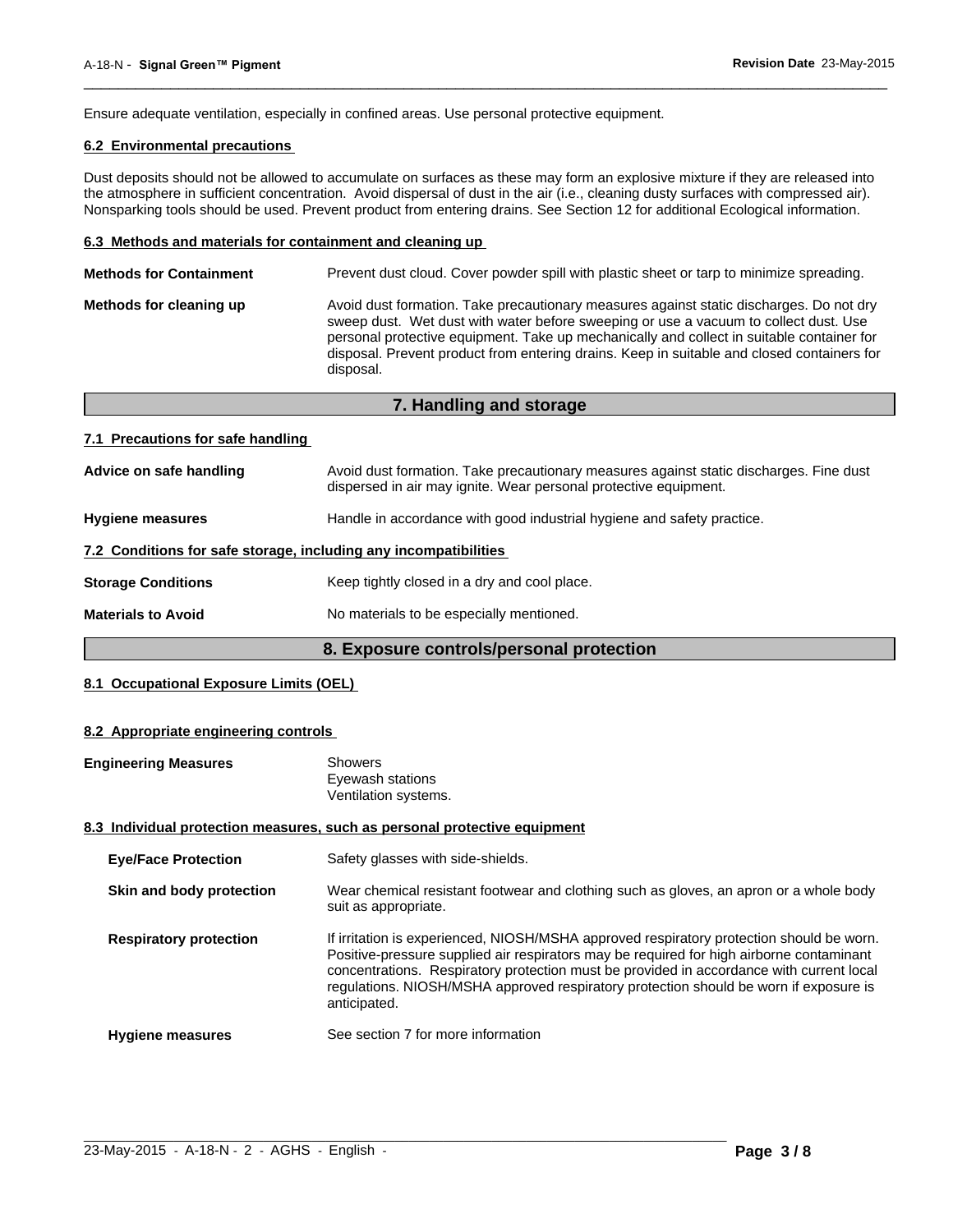# **9. Physical and chemical properties**

 $\overline{\phantom{a}}$  ,  $\overline{\phantom{a}}$  ,  $\overline{\phantom{a}}$  ,  $\overline{\phantom{a}}$  ,  $\overline{\phantom{a}}$  ,  $\overline{\phantom{a}}$  ,  $\overline{\phantom{a}}$  ,  $\overline{\phantom{a}}$  ,  $\overline{\phantom{a}}$  ,  $\overline{\phantom{a}}$  ,  $\overline{\phantom{a}}$  ,  $\overline{\phantom{a}}$  ,  $\overline{\phantom{a}}$  ,  $\overline{\phantom{a}}$  ,  $\overline{\phantom{a}}$  ,  $\overline{\phantom{a}}$ 

#### **9.1 Information on basic physical and chemical properties Physical state Odor Threshold** No information available **Viscosity, kinematic Flash Point** No information available Not Applicable **Viscosity, dynamic Color** No information available No information available Green **Explosive properties Evaporation rate** Not Applicable No information available **Oxidizing Properties No information available No information available** No information available **Flammability (solid, gas) Appearance** No information available **Flammability Limits in Air Property Values upper flammability limit**  $\blacksquare$  No information available **Remarks•Methods lower flammability limit**  $\blacksquare$  No information available **Odor Vapor pressure** Not Applicable **pH** Not Applicable **Pungent Vapor density** Not Applicable **Specific Gravity** 1.36 Powder **Melting/freezing point Water solubility Insoluble in water** 110 °C / 230 °F **Solubility in other solvents** Noinformation available Noinformation available in the solution of the solution of the solution available in the solution of the solution of the solution of the solution of the solution of th **Partition coefficient** No information available **Boiling point/boiling range** Not applicable **Autoignition temperature**  $\qquad \qquad \qquad \qquad \qquad \qquad \text{No information available}$ **Decomposition temperature** No information available No information available

**9.2 Other information Volatile organic compounds (VOC)** None **content**

# **10. Stability and Reactivity**

 $\_$  ,  $\_$  ,  $\_$  ,  $\_$  ,  $\_$  ,  $\_$  ,  $\_$  ,  $\_$  ,  $\_$  ,  $\_$  ,  $\_$  ,  $\_$  ,  $\_$  ,  $\_$  ,  $\_$  ,  $\_$  ,  $\_$  ,  $\_$  ,  $\_$  ,  $\_$  ,  $\_$  ,  $\_$  ,  $\_$  ,  $\_$  ,  $\_$  ,  $\_$  ,  $\_$  ,  $\_$  ,  $\_$  ,  $\_$  ,  $\_$  ,  $\_$  ,  $\_$  ,  $\_$  ,  $\_$  ,  $\_$  ,  $\_$  ,

#### **10.1 Reactivity**

.

No dangerous reaction known under conditions of normal use

#### **10.2 Chemical stability**

Stable

#### **10.3 Possibility of hazardous reactions**

Hazardous polymerization does not occur.

#### **10.4 Conditions to Avoid**

Dust formation. Take precautionary measures against static discharges.

#### **10.5 Incompatible Materials**

None known based on information supplied.

#### **10.6 Hazardous Decomposition Products**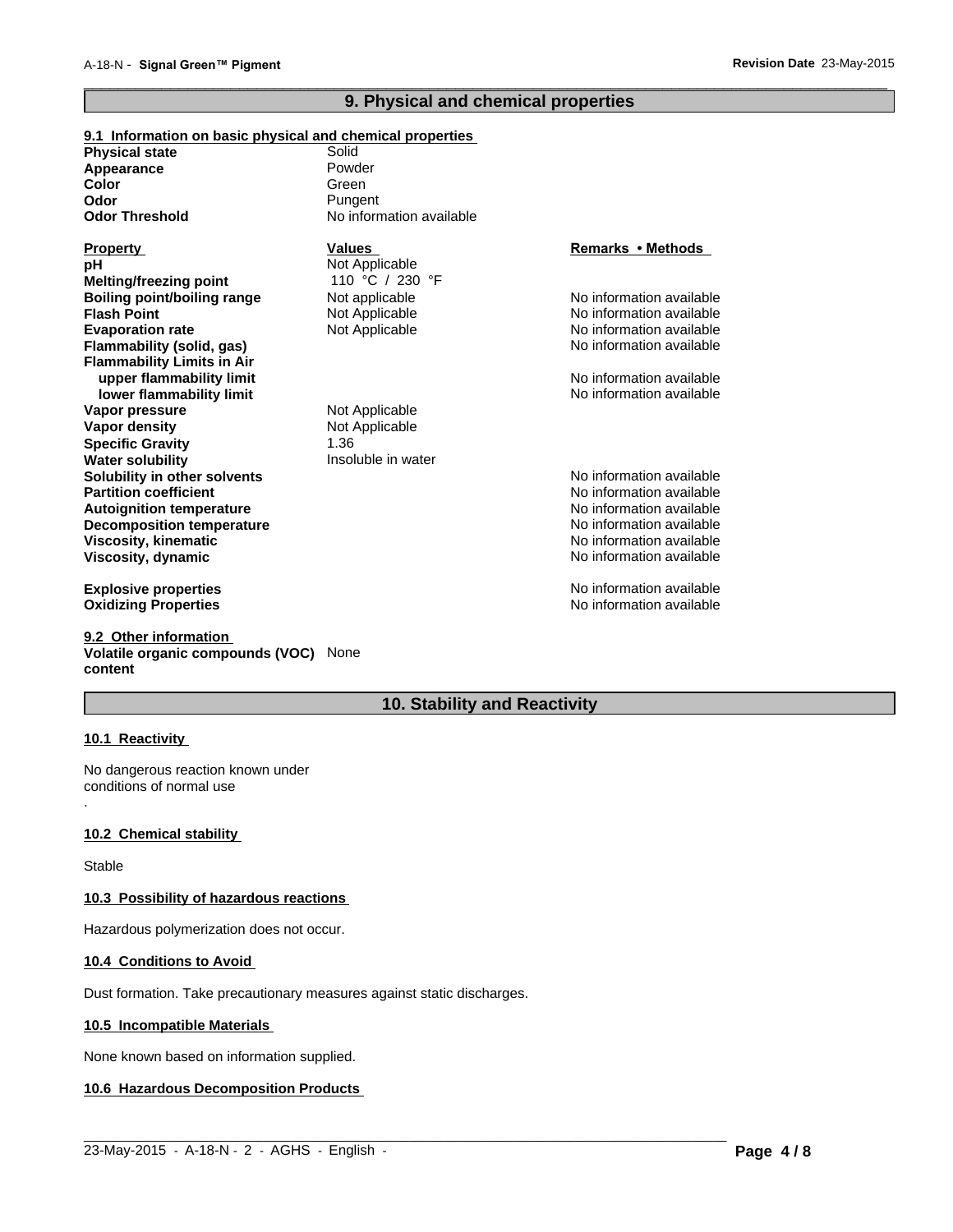None known based on information supplied.

# **11. Toxicological information**

 $\overline{\phantom{a}}$  ,  $\overline{\phantom{a}}$  ,  $\overline{\phantom{a}}$  ,  $\overline{\phantom{a}}$  ,  $\overline{\phantom{a}}$  ,  $\overline{\phantom{a}}$  ,  $\overline{\phantom{a}}$  ,  $\overline{\phantom{a}}$  ,  $\overline{\phantom{a}}$  ,  $\overline{\phantom{a}}$  ,  $\overline{\phantom{a}}$  ,  $\overline{\phantom{a}}$  ,  $\overline{\phantom{a}}$  ,  $\overline{\phantom{a}}$  ,  $\overline{\phantom{a}}$  ,  $\overline{\phantom{a}}$ 

#### **11.1 Acute toxicity**

#### **Numerical measures of toxicity: Product Information**

| LD50 Oral:         | LD50 Dermal:          |
|--------------------|-----------------------|
| 16,000 mg/kg (rat) | 23,000<br>mg/kg (rat) |

#### **Numerical measures of toxicity: Component Information**

#### **11.2 Information on toxicological effects**

#### **Skin corrosion/irritation**

Product Information

• Not a dermal irritant

Component Information

• No information available

#### **Eye damage/irritation**

Product Information

• Dust contact with the eyes can lead to mechanical irritation

Component Information

• No information available

#### **Respiratory or skin sensitization**

Product Information • No information available Component Information • No information available

#### **Germ Cell Mutagenicity**

Product Information • No information available Component Information • No information available

#### **Carcinogenicity**

• This product contains <0.1% free formaldehyde and may be capable of outgassing formaldehyde at levels in excess of OSHA's Action Level under some conditions of use. Formaldehyde is a known cancer hazard. Long term exposure may result in dermatitis or respiratory sensitization for sensitive individuals.

 $\_$  ,  $\_$  ,  $\_$  ,  $\_$  ,  $\_$  ,  $\_$  ,  $\_$  ,  $\_$  ,  $\_$  ,  $\_$  ,  $\_$  ,  $\_$  ,  $\_$  ,  $\_$  ,  $\_$  ,  $\_$  ,  $\_$  ,  $\_$  ,  $\_$  ,  $\_$  ,  $\_$  ,  $\_$  ,  $\_$  ,  $\_$  ,  $\_$  ,  $\_$  ,  $\_$  ,  $\_$  ,  $\_$  ,  $\_$  ,  $\_$  ,  $\_$  ,  $\_$  ,  $\_$  ,  $\_$  ,  $\_$  ,  $\_$  ,

#### **Reproductive toxicity**

Product Information • No information available Component Information • No information available

#### **STOT - single exposure** No information available

**STOT - repeated exposure**

• No known effect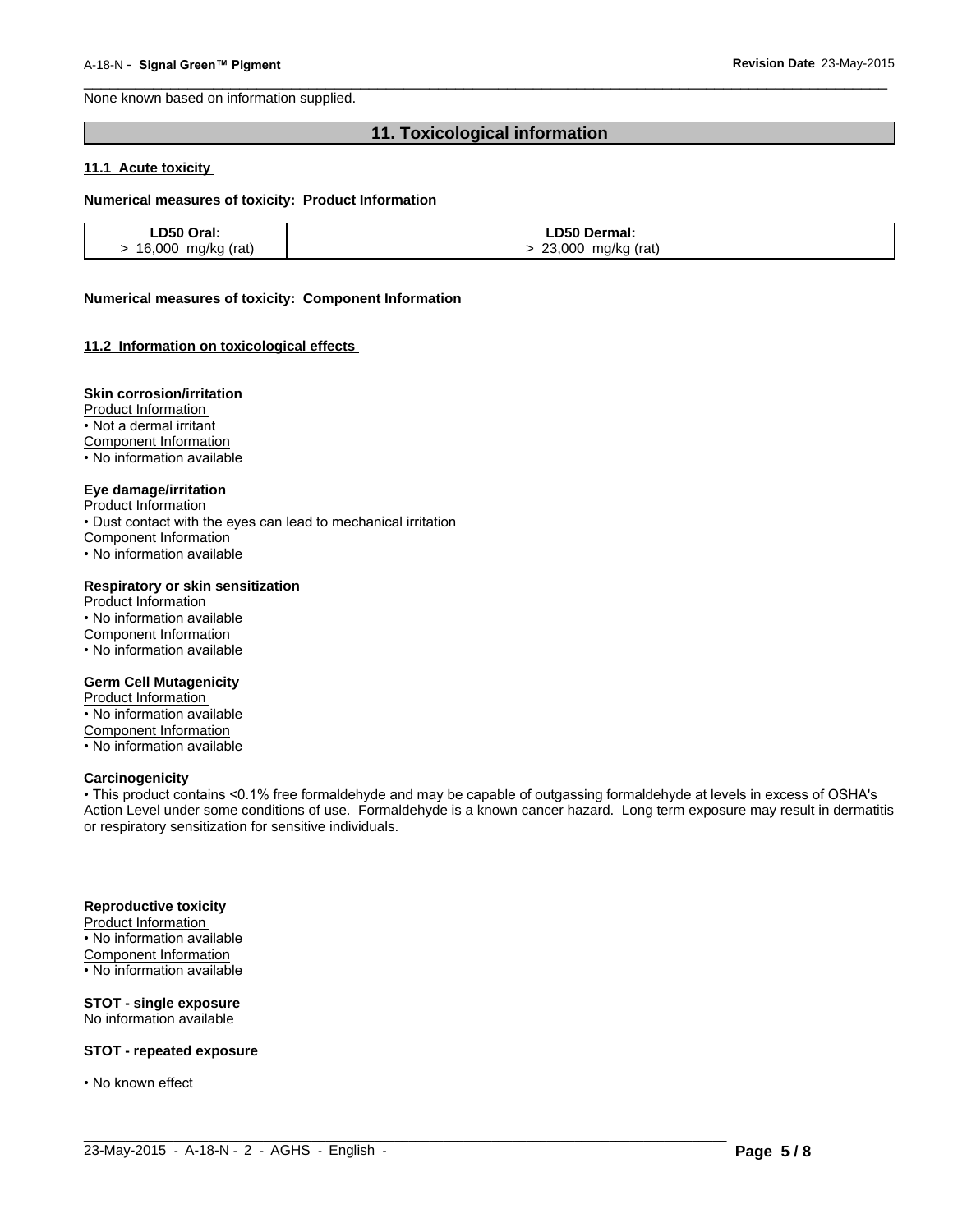#### **Other adverse effects** Target Organs • No information available Product Information • No information available Component Information • No information available

# **Aspiration hazard**

Product Information • No information available Component Information • No information available

# **12. Ecological information**

 $\overline{\phantom{a}}$  ,  $\overline{\phantom{a}}$  ,  $\overline{\phantom{a}}$  ,  $\overline{\phantom{a}}$  ,  $\overline{\phantom{a}}$  ,  $\overline{\phantom{a}}$  ,  $\overline{\phantom{a}}$  ,  $\overline{\phantom{a}}$  ,  $\overline{\phantom{a}}$  ,  $\overline{\phantom{a}}$  ,  $\overline{\phantom{a}}$  ,  $\overline{\phantom{a}}$  ,  $\overline{\phantom{a}}$  ,  $\overline{\phantom{a}}$  ,  $\overline{\phantom{a}}$  ,  $\overline{\phantom{a}}$ 

# **12.1 Toxicity**

**Ecotoxicity No information available** 

< 1 % of the mixture consists of components(s) of unknown hazards to the aquatic environment

#### **Ecotoxicity effects**

### **12.2 Persistence and degradability**

No information available.

# **12.3 Bioaccumulative potential**

Discharge into the environment must be avoided

#### **12.4 Mobility in soil**

No information available.

### **12.5 Other adverse effects**

No information available

# **13. Disposal Considerations**

#### **13.1 Waste Disposal Guidance**

Dispose of in accordance with federal, state, and local regulations.

# **14. Transport Information**

| DOT         | Not regulated |
|-------------|---------------|
| MEX         | Not regulated |
| <b>IMDG</b> | Not regulated |
| IATA        | Not regulated |

# **15. Regulatory information**

 $\_$  ,  $\_$  ,  $\_$  ,  $\_$  ,  $\_$  ,  $\_$  ,  $\_$  ,  $\_$  ,  $\_$  ,  $\_$  ,  $\_$  ,  $\_$  ,  $\_$  ,  $\_$  ,  $\_$  ,  $\_$  ,  $\_$  ,  $\_$  ,  $\_$  ,  $\_$  ,  $\_$  ,  $\_$  ,  $\_$  ,  $\_$  ,  $\_$  ,  $\_$  ,  $\_$  ,  $\_$  ,  $\_$  ,  $\_$  ,  $\_$  ,  $\_$  ,  $\_$  ,  $\_$  ,  $\_$  ,  $\_$  ,  $\_$  ,

**15.1 International Inventories**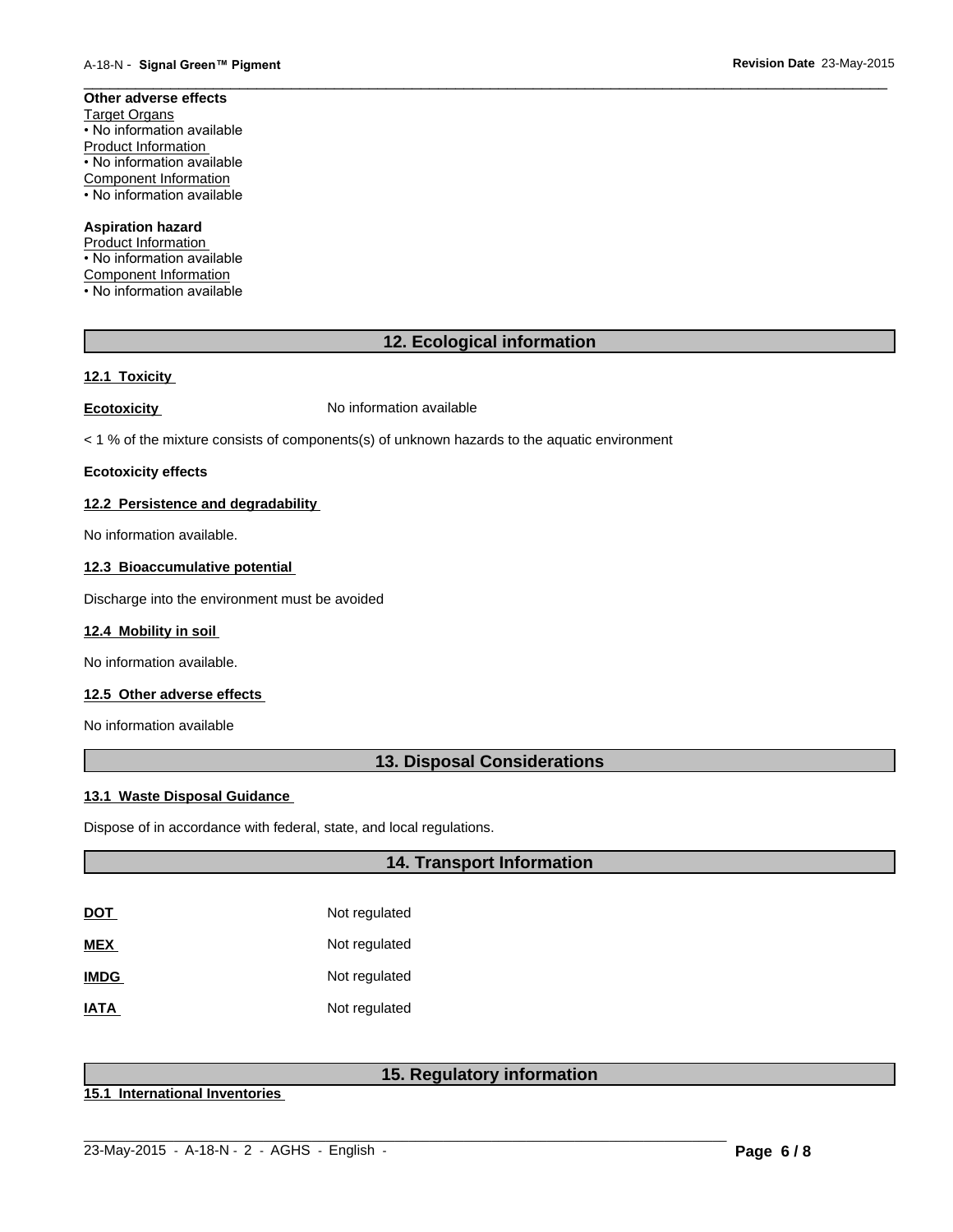| TSCA                 | Complies |  |
|----------------------|----------|--|
| DSL                  | Complies |  |
| <b>EINECS/ELINCS</b> | Complies |  |
| ENCS                 | Complies |  |
| <b>IECSC</b>         | Complies |  |
| KECL                 | Complies |  |
| PICCS                | Complies |  |
| AICS                 | Complies |  |
| <b>NZIoC</b>         |          |  |
|                      |          |  |

**TSCA** - United States Toxic Substances Control Act Section 8(b) Inventory

**DSL** - Canadian Domestic Substances List

**EINECS/ELINCS** - European Inventory of Existing Commercial Chemical Substances/EU List of Notified Chemical Substances

**PICCS** - Philippines Inventory of Chemicals and Chemical Substances

**ENCS** - Japan Existing and New Chemical Substances

**IECSC** - China Inventory of Existing Chemical Substances

**KECL** - Korean Existing and Evaluated Chemical Substances

**PICCS** - Philippines Inventory of Chemicals and Chemical Substances

**AICS** - Australian Inventory of Chemical Substances

**NZIoC** - New Zealand Inventory of Chemicals

#### **15.2 U.S. Federal Regulations**

#### **SARA 313**

Section 313 of Title III of the Superfund Amendments and Reauthorization Act of 1986 (SARA). This product does not contain any chemicals which are subject to the reporting requirements of the Act and Title 40 of the Code of Federal Regulations, Part 372.

 $\overline{\phantom{a}}$  ,  $\overline{\phantom{a}}$  ,  $\overline{\phantom{a}}$  ,  $\overline{\phantom{a}}$  ,  $\overline{\phantom{a}}$  ,  $\overline{\phantom{a}}$  ,  $\overline{\phantom{a}}$  ,  $\overline{\phantom{a}}$  ,  $\overline{\phantom{a}}$  ,  $\overline{\phantom{a}}$  ,  $\overline{\phantom{a}}$  ,  $\overline{\phantom{a}}$  ,  $\overline{\phantom{a}}$  ,  $\overline{\phantom{a}}$  ,  $\overline{\phantom{a}}$  ,  $\overline{\phantom{a}}$ 

#### **15.3 Pesticide Information**

Not applicable

#### **15.4 U.S. State Regulations**

#### **California Proposition 65**

This product contains the following Proposition 65 chemicals:

| <b>Chemical Name</b> |                        |                              | California Prop. 65      |                                           |
|----------------------|------------------------|------------------------------|--------------------------|-------------------------------------------|
|                      | Formaldehyde - 50-00-0 | Carcinogen                   |                          |                                           |
|                      |                        | <b>16. Other information</b> |                          |                                           |
| <b>NFPA</b>          | Health Hazard 0        | Flammability -               | Instability -            | <b>Physical and chemical</b><br>hazards - |
| <b>HMIS</b>          | <b>Health Hazard 1</b> | <b>Flammability 1</b>        | <b>Physical Hazard 0</b> | Personal protection X                     |

#### **Legend:**

*ACGIH (American Conference of Governmental Industrial Hygienists) Ceiling* (C) *DOT (Department of Transportation) EPA (Environmental Protection Agency) IARC (International Agency for Research on Cancer) International Air Transport Association (IATA) International Maritime Dangerous Goods (IMDG) NIOSH (National Institute for Occupational Safety and Health) NTP (National Toxicology Program) OSHA (Occupational Safety and Health Administration of the US Department of Labor) PEL (Permissible Exposure Limit) Reportable Quantity (RQ) Skin designation* (S\*) *STEL (Short Term Exposure Limit) TLV® (Threshold Limit Value)*